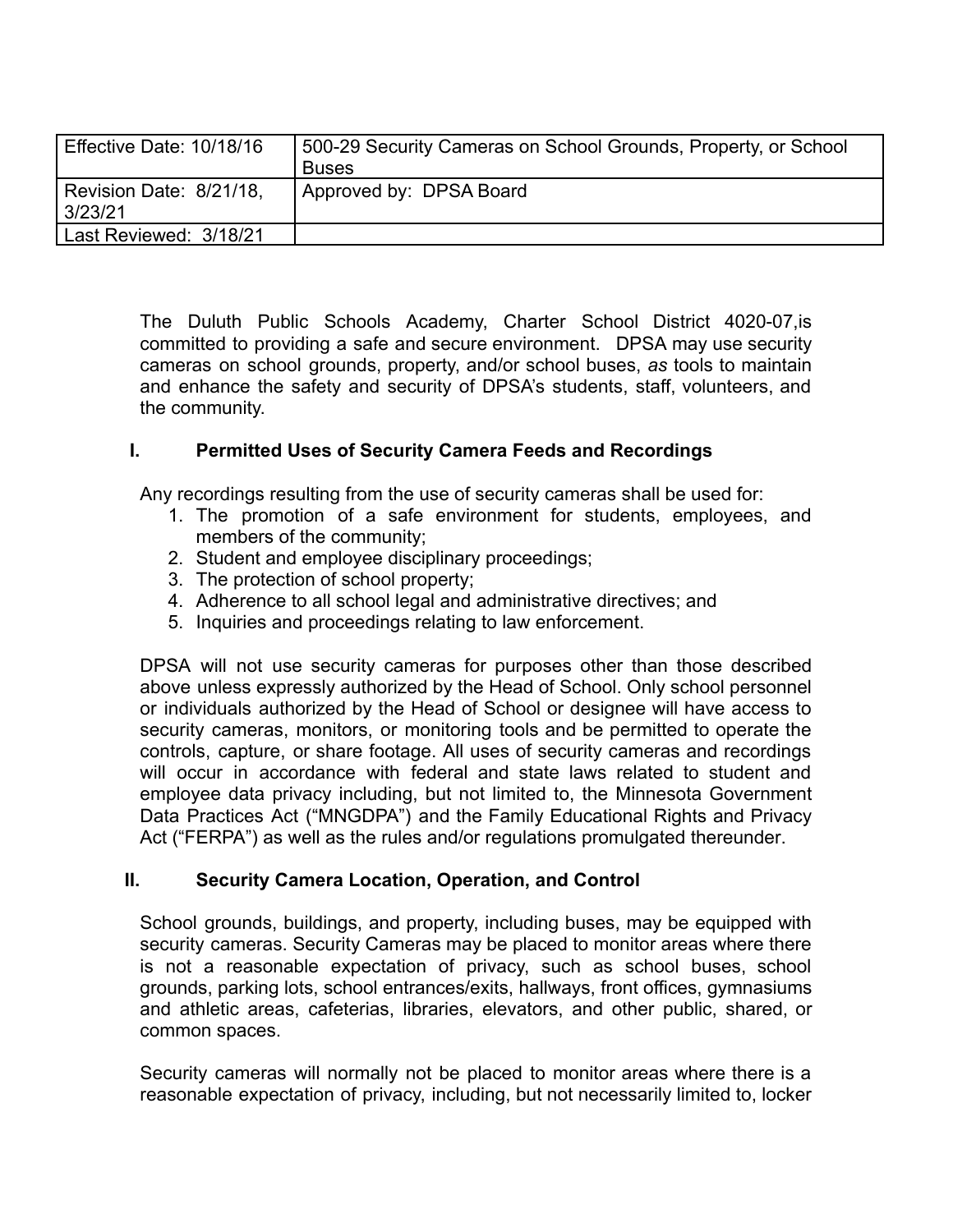rooms, changing rooms, and restrooms. Security cameras in areas where there is a reasonable expectation of privacy shall only be utilized in accordance with state and federal law and shall only be undertaken in serious situations, with extraordinary controls in place, and only as expressly approved by the Head of School.

Only personnel authorized by the Head of School or her designee shall install or adjust security cameras or related equipment. This procedure does not apply to situations where a law enforcement agency presents a valid search warrant authorizing the installation of video or audio surveillance equipment on DPSA's property.

# **III. Notification of Use of Security Cameras**

Appropriate signage will be posted at major entrances to school buildings and on school buses and said signage will notify students, staff, volunteers and the community of the school's use of security cameras. Signs will also be posted in other conspicuous locations informing persons that the buildings and grounds may be under electronic surveillance. Students and staff will receive additional notification at the beginning of the school year regarding the use of security cameras in the school buildings, on school buses, and on school grounds. Such notification will include, but not be limited to, staff orientation, an employee email(s), and student handbooks. The notification to students and staff will identify key procedures and reference this policy.

# **IV. Expectation of Privacy**

Except in areas such as locker rooms, changing rooms and restrooms students, staff and members of the community do not have an expectation of privacy and all conduct on school property may be recorded, preserved, and examined by means of security cameras. Even in sensitive areas where there may be an expectation of privacy security cameras may be utilized in accordance with state and federal law. However, use of security cameras in areas where there is an expectation of privacy shall only be undertaken in serious situations, with extraordinary controls in place, and only as expressly approved by the Head of School.

Further, no person on a school bus shall have a legitimate expectation of privacy with respect to their conduct or speech. Thus, security cameras may be used on school buses to record all speech and conduct.

## **V. Video Monitoring and Viewing**

Real-time surveillance monitors may be viewed by any authorized school personnel and members of law enforcement. Preserved recordings will be viewed only by school personnel authorized by the Head of School or her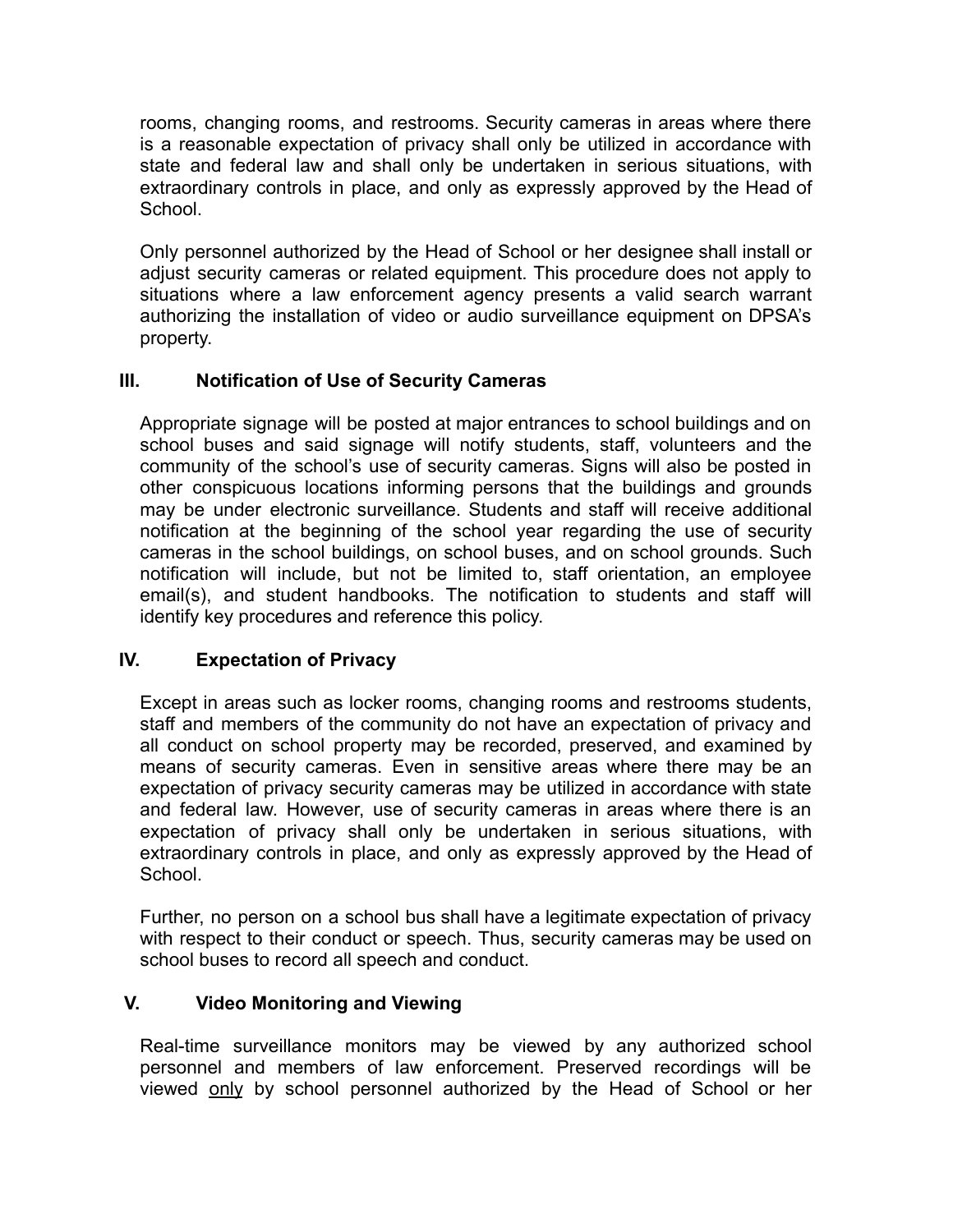designee. Viewing of security cameras and/or other surveillance systems shall only occur in a setting that ensures controlled access, an inability to tamper with the footage, and privacy from accidental public viewing. Non-school personnel will be authorized to view preserved camera footage on a case-by-case basis by the Head of School or designee and only when doing so is in accordance with state and federal law.

Preserved footage will be released by the Head of School or designee in limited circumstances on a case-by-case basis as follows:

- 1. In order to protect the health and safety of all students, staff, and members of the community, recordings that reveal unlawful actions will be brought to the attention of and/or released to law enforcement agencies as allowed by law.
- 2. A parent/guardian of a student pictured on preserved camera footage may be permitted by the Head of School or designee to view said camera footage provided that said viewing is consistent with applicable state and federal law.
- 3. A parent/guardian of a student will be permitted to view any preserved camera footage that is used in a disciplinary action against their child provided the data rights of other students, staff, and/or members are not violated.
- 4. In response to a public records request, DPSA will provide preserved camera footage as allowed by the MNGDPA and FERPA as well as the rules and/or regulations promulgated thereunder.

## **VI. Protection of Information and Disclosure**

DPSA will establish appropriate security safeguards to ensure that video recordings are preserved and stored in conformance with the MNGDPA and FERPA. DPSA will ensure that video recordings are retained in accordance with the specifications of its security camera system and applicable retention schedules.

The Head of School is authorized to maintain the operation of the school's security cameras in operation for the useful life of the cameras. The Head of School or designees may preserve any available footage by creating an electronic copy of footage relevant to possible disciplinary action, criminal activity, for safety purposes, for security investigation(s), or for other evidentiary purposes.

## **VII. No Guarantee of Recording**

Despite the existence of this policy, there is no guarantee that every school interior, parking lot, general grounds, building, or bus will be equipped with a security camera or that the security camera in a specific area or on a specific bus will be in operation at a specific time, or that a security camera will record specific